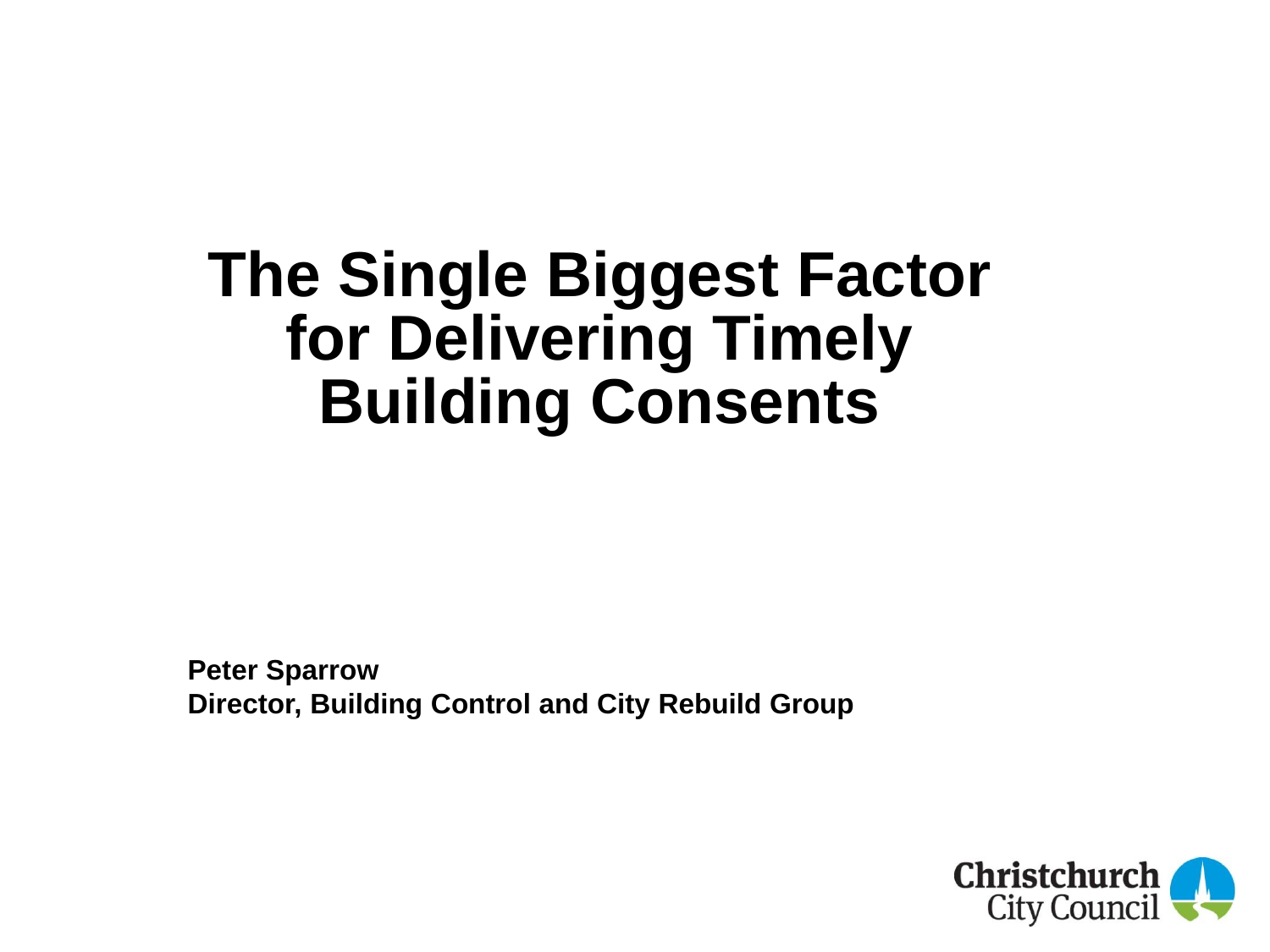## **Building Control and City Rebuild**

**Happy New Year: 2014**



2014 BCCR started with many challenges

- New structure had just been put in place with new managers and newly formed teams
- Industry uncertainty
- High demand
- Forecasting complexity
- New software systems

*So how are we doing?*

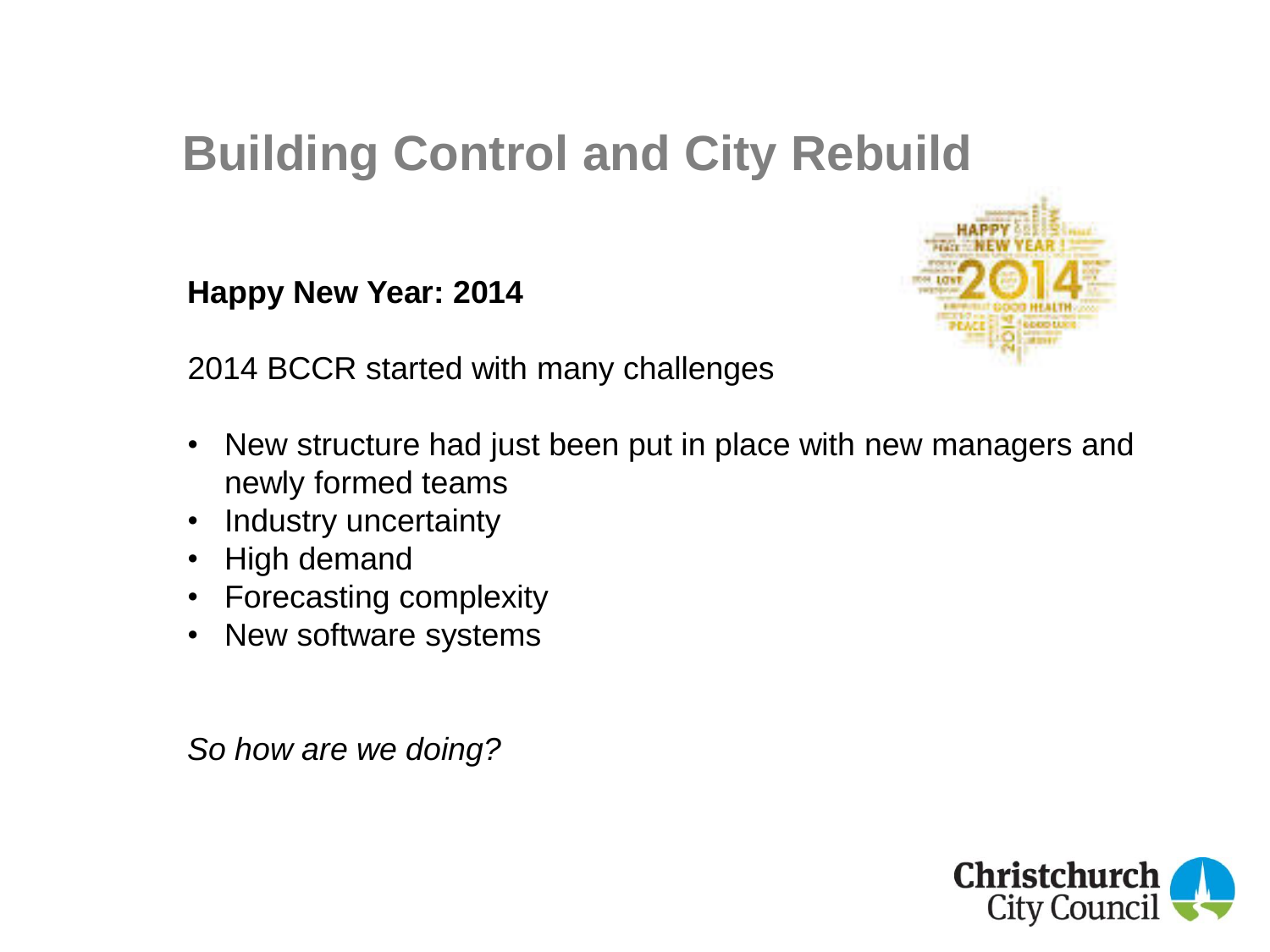## **Commercial Consents Performance**



#### **Building Consents (BC) received/accepted** 3.1 # BC received, accepted and not accepted 300 250 200  $\blacksquare$  Not accepted 150 Accepted 100 Received 50  $\mathbf{0}$ May Jun Jul Aug Sep Oct

- Processing timeframes for commercial consents improved by over 100%, from 33% within 20 working days in August, to 85% within 20 working days as of Monday 24th November
- Some older jobs have caused a bit of pain
- Consent volumes have been relatively constant throughout the year

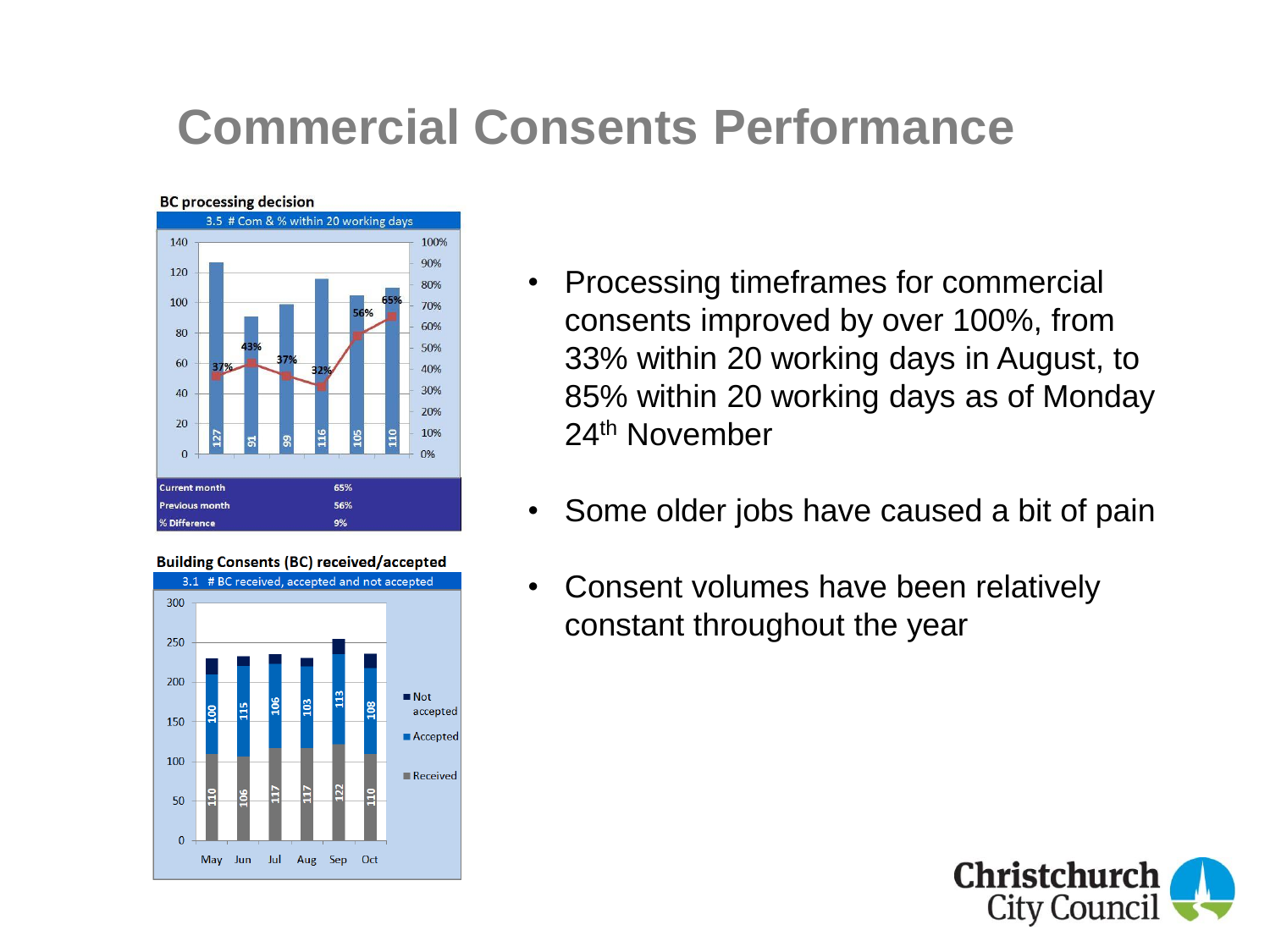## **The Good Ship BCCR**





- Applied strong work flow planning concepts over the commercial consents – based on manufacturing principles (*Kanban, Toyota*)
	- All staff work to set timeframes for initial review and final reviews – started with 12 working days, now the target has reduced to 10 working days
	- Identify quick wins not all consents are created equal
	- Apply a processing pull methodology
	- Clear visibility of the entire workflow
- Identified the narrowed (in some cases closed) gates
- Challenged the team for ways to widen the gates

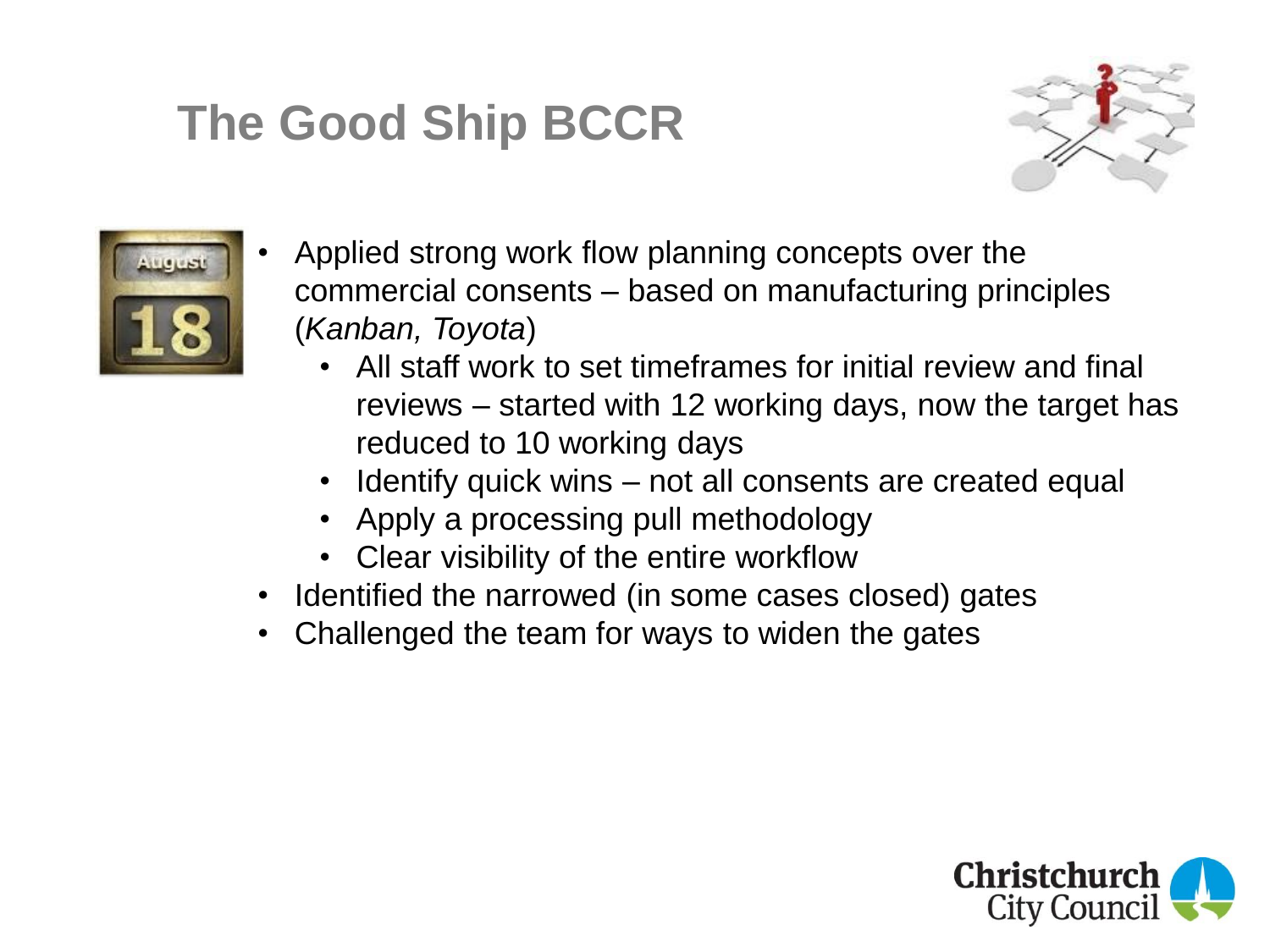## **BCCR – What Next …**

**Happy New Year: 2015**



Our Focus is on:

- Reducing the number of elapsed days
- Quality applications opportunities for client to influence performance of consenting process
- Case Management
- Promoting the value of Pre Application meetings

We expect to start the New Year with IANZ accreditation in place